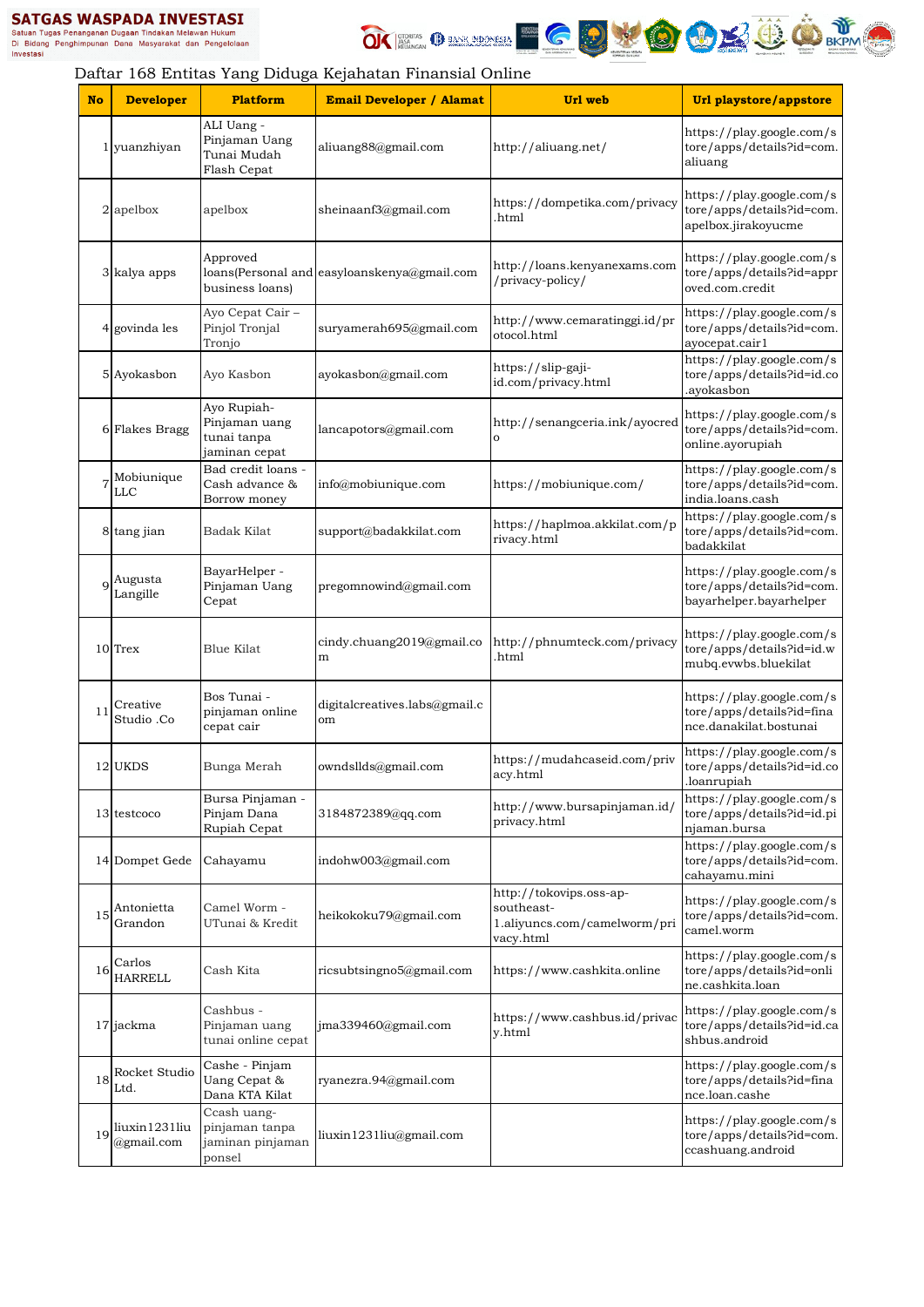Satuan Tugas Penanganan Dugaan Tindakan Melawan Hukum<br>Di Bidang Penanganan Dugaan Tindakan Melawan Hukum<br>Investasi



| <b>No</b> | <b>Developer</b>      | <b>Platform</b>                                                   | <b>Email Developer / Alamat</b>                  | Url web                                                                                                             | Url playstore/appstore                                                            |
|-----------|-----------------------|-------------------------------------------------------------------|--------------------------------------------------|---------------------------------------------------------------------------------------------------------------------|-----------------------------------------------------------------------------------|
| 20        | Michael<br>Calvin     | cepatdompetyuk                                                    | michael93calvin@gmail.com                        | https://danayuk.com/privacy.h<br>tml                                                                                | https://play.google.com/s<br>tore/apps/details?id=com.<br>cepatdompetyuk.plianger |
| 21        | Rocket Studio<br>Ltd. | Dana Cepat -<br>Pinjaman Online<br>Super Kilat                    | Ryanezra.94@gmail.com                            |                                                                                                                     | https://play.google.com/s<br>tore/apps/details?id=fina<br>nce.pinjaman.danacepat  |
| 22        | Dana Cepat<br>Online  | Dana Cepat<br>Online                                              | tysonwhitta@gmail.com                            | http://api.uangyn.com/web/po<br>licy?app_no=Ei                                                                      | https://play.google.com/s<br>tore/apps/details?id=com.<br>dana.cepat.online       |
| 23        | tyree<br>Leonguerrero | Dana Cepat-<br>Pinjaman<br>kedatangan kilat                       | miananta242@gmail.com                            | https://prod-ksp-pub.oss-ap-<br>southeast-<br>5.aliyuncs.com/KreditQAgreem<br>ents/KreditQKebijakanPrivasi.h<br>tml | https://play.google.com/s<br>tore/apps/details?id=com.<br>smtsvs.DanaCepat        |
| 24        | Rama<br>Hapeman       | Dana online-<br>Pinjam Uang<br>Cepat Mudah                        | yugurodo@gmail.com                               | http://ddol.mwlvns.xyz/prolicy<br>/ddol.html                                                                        | https://play.google.com/s<br>tore/apps/details?id=com.<br>mandofin.DanaOnline     |
|           | 25 Komala             | Dana Pinjamlah                                                    | knpinjam2018@gmail.com                           | https://api.smalldebit.club/sta<br>tic/html/pinjamlah-<br>privacy.html                                              | https://play.google.com/s<br>tore/apps/details?id=co.pi<br>njamlah.goreng         |
|           | 26 DanaRing           | Dana Ring -<br>pinjam uang<br>online mudah<br>flash kilat         | wangwenping@adpanshi.com https://danaringgo.com/ |                                                                                                                     | https://play.google.com/s<br>tore/apps/details?id=com.<br>dana.stream             |
|           | 27 uang Jajan         | Dana Simpanan-<br>Pinjam Dana uang<br>Cepat Tanpa<br>Jaminan      | adam.mf19@outlook.co.id                          | https://www.danasimpanan.on<br>line                                                                                 | https://play.google.com/s<br>tore/apps/details?id=onli<br>ne.danasimpanan.life    |
| 28        | PT. Dana<br>Teman     | Dana Teman -<br>Informasi<br>Pinjaman Uang<br>Online              | aifintechnologyindonesiaa@g<br>mail.com          | http://www.mrtunai.com/                                                                                             | https://play.google.com/s<br>tore/apps/details?id=com.<br>danateman.loanmarket    |
|           | 29 PT. Dana GO        | DanaGO!-<br>Pinjaman KTA<br><b>Uang Online</b>                    | dm.danago@gmail.com                              | http://app.mrtunai.com/                                                                                             | https://play.google.com/s<br>tore/apps/details?id=com.<br>danago.loanmarket       |
|           | 30 TonyV              | Dolang                                                            | vtony4147@gmail.com                              | https://cash-coll.e-<br>dolang.com/privacy.html                                                                     | https://play.google.com/s<br>tore/apps/details?id=com.<br>dolang.uang             |
|           | 31 indohw             | Dompet Mini                                                       | indohw001@gmail.com                              |                                                                                                                     | https://play.google.com/s<br>tore/apps/details?id=com.<br>dompet.mini             |
| 32        | Lakeyla<br>Harmer     | Dompet Pinjaman-<br>Kredit Pinjaman<br>Online Dana Kilat          | twoly7@gmail.com                                 |                                                                                                                     | https://play.google.com/s<br>tore/apps/details?id=cn.t<br>hreebu.DompetPinjaman   |
| 33        | ArchardGoudr<br>ez    | Dompet Shell-<br>Pinjam Uang Kecil<br>Cepat Tanpa<br>Jaminan      | liufei@dolphincash.id                            | http://static.dompetshell.com/<br>protocol/dompetshell.html                                                         | https://play.google.com/s<br>tore/apps/details?id=com.<br>collector.dompetshell   |
|           | 34 Ashkar Pillion     | Dompet Tunai-<br>Pinjaman Uang<br>Online Cepat                    | ererracyc@gmail.com                              | https://cash-<br>api.miyidai.cn/privacy_policy/i<br>ndex/Pinjaman_Ke_Sekolah.ht<br>ml                               | https://play.google.com/s<br>tore/apps/details?id=com.<br>haoyuntech.DompetTunai  |
|           | 35 Uangtunai          | Dompet Uang-<br>Kredit Dana<br>Pinjaman Aman<br><b>Uang Cepat</b> | Donovangtjw@gmail.com                            | http://static.dompetshell.com/<br>protocol/dompetshell.html                                                         | https://play.google.com/s<br>tore/apps/details?id=com.<br>warp.DompetUang         |
|           | 36 janice.er          | DompetKucing                                                      | janice.er7789@gmail.com                          | https://dompetkucing.com/                                                                                           | https://play.google.com/s<br>tore/apps/details?id=com.<br>dompetkucing.xinghe     |
| 37        | dofu dma<br>uang      | DoUang -<br>Pinjaman Tunai<br>Online                              | damfulou@gmail.com                               | https://idouang.com/                                                                                                | https://play.google.com/s<br>tore/apps/details?id=com.<br>maituo.newuang          |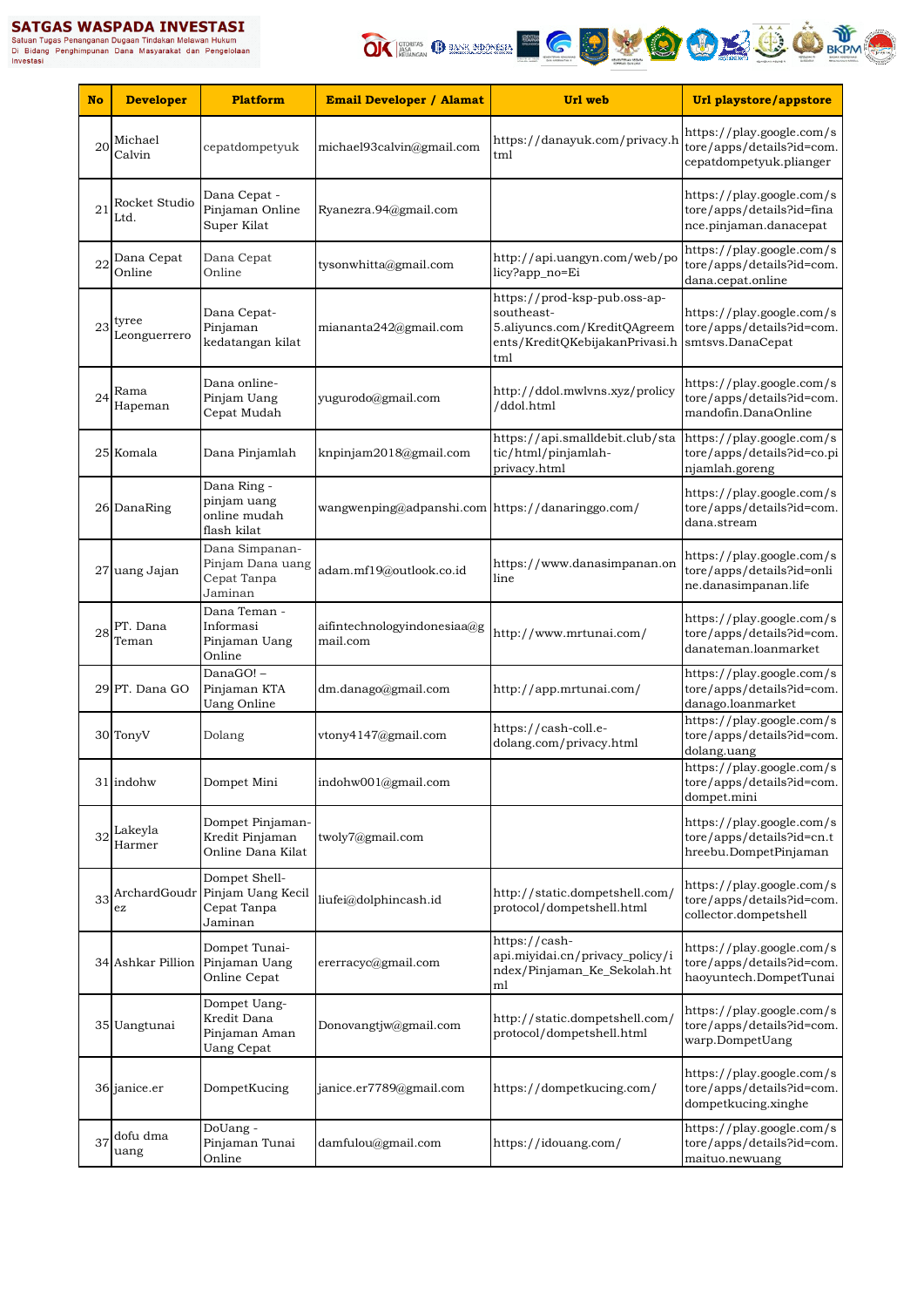# **SATGAS WASPADA INVESTASI**<br>Satuan Tugas Penanganan Dugaan Tindakan Melawan Hukum<br>Di Bidang Penghimpunan Dana Masyarakat dan Pengelolaan<br>Investasi



| <b>No</b> | <b>Developer</b>                  | <b>Platform</b>                                                | <b>Email Developer / Alamat</b> | Url web                                                                                                                                                                                                                                | Url playstore/appstore                                                                                  |
|-----------|-----------------------------------|----------------------------------------------------------------|---------------------------------|----------------------------------------------------------------------------------------------------------------------------------------------------------------------------------------------------------------------------------------|---------------------------------------------------------------------------------------------------------|
|           | $38$ <sup>Alexander201</sup><br>g | Duit Kentang -<br>Pinjaman Dana<br>Tunai Online<br>Cepat       | hugege123work@gmail.com         | http://indonesia-yjd.oss-ap-<br>southeast-<br>5.aliyuncs.com/agreement/Dui<br>tKentang/private_app.html                                                                                                                                | https://play.google.com/s<br>tore/apps/details?id=com.<br>tools.duitkentang                             |
|           | 39 Duit Petir                     | Duit Petir -<br>Pinjaman Uang<br>Tunai Online                  | duitpetir06@gmail.com           | https://duitpetir.com/                                                                                                                                                                                                                 | https://play.google.com/s<br>tore/apps/details?id=com.<br>pter.idon                                     |
|           | 40 Oliva                          | duit plus - cash<br>pinjam tunai uang<br>rupiah kredit         | olivasammy8@gmail.com           | https://handduitplus.com/                                                                                                                                                                                                              | https://play.google.com/s<br>tore/apps/details?id=com.<br>handduitplus.some                             |
|           | 41 Green Paper                    | Dunia Uang                                                     | kurniawanadam2588@gmail.<br>com | http://www.duniauang.id/priva<br>cy.html                                                                                                                                                                                               | https://play.google.com/s<br>tore/apps/details?id=com.<br>firestorm.sea.du                              |
| 42        | Farvic<br>Developers              | Easy Loans<br>International<br>Loans No Stress                 | devfavicon@gmail.com            | https://www.blogger.com/u/1/<br>blogger.g?blogID=54681869974<br>10420510#editor/target=post;p<br>ostID=5384526761843663960;o tore/apps/details?id=com.<br>nPublishedMenu=allposts;onClo<br>sedMenu=allposts;postNum=1;s<br>rc=postname | https://play.google.com/s<br>eazyc.moneycash                                                            |
| 43        | Pinjaman<br>uang cepat            | Easy Uang Pro-<br>Pinjaman Uang<br>Online Tanpa<br>Jaminan     | easyuangpro@outlook.com         | https://allpinjamanuang.com/                                                                                                                                                                                                           | https://play.google.com/s<br>tore/apps/details?id=com.<br>id.easy.uang.pro                              |
| 44        | Roxann<br>Chronister              | EasyPinjaman-<br>Pinjaman online<br>tunai mudah<br>cepat       | readontdec@gmail.com            |                                                                                                                                                                                                                                        | https://play.google.com/s<br>tore/apps/details?id=com.<br>iyiou.EasyPinjaman                            |
| 45        | EDana<br>Pinjaman                 | Edana Pinjaman                                                 | juju6942019@gmail.com           | https://edana.asia/                                                                                                                                                                                                                    | https://play.google.com/s<br>tore/apps/details?id=com.<br>edana2.appss                                  |
|           | 46 ru-soft                        | Epesi Loans                                                    | rusoftdevs1@gmail.com           |                                                                                                                                                                                                                                        | https://play.google.com/s<br>tore/apps/details?id=com.<br>ru_soft.loans.kenya.tala.b<br>anking.lionsden |
|           | 47 ANOTE                          | Getcash                                                        |                                 | http://www.getcash.id                                                                                                                                                                                                                  | https://play.google.com/s<br>tore/apps/details?id=id.a<br>note.getcash                                  |
|           | 48 Kredit Panda                   | GetUang                                                        | xmpazy@126.com                  |                                                                                                                                                                                                                                        | https://play.google.com/s<br>tore/apps/details?id=com.<br>tina.getuang                                  |
|           | 49 GoGo Info                      | Go Saldo                                                       | jadilo2905@gmail.com            | http://45.33.20.181/privacy-<br>policy.html                                                                                                                                                                                            | https://play.google.com/s<br>tore/apps/details?id=com.<br>plutoaa.gosaldo                               |
|           | 50 Go Dompet                      | GoDompet -<br>Pinjaman Uang<br>Tunai                           | 1054281248@qq.com               | http://www.godompet.com/                                                                                                                                                                                                               | https://play.google.com/s<br>tore/apps/details?id=com.<br>godompet.pinjaman                             |
|           | 51 Kredit Panda                   | GoKredit                                                       | xmpazy@126.com                  |                                                                                                                                                                                                                                        | https://play.google.com/s<br>tore/apps/details?id=com.<br>loan.kredit                                   |
|           | 52 Carl.powell                    | HappyDana                                                      | carl.powell2987@gmail.com       |                                                                                                                                                                                                                                        | https://play.google.com/s<br>tore/apps/details?id=com.<br>happydana.happydana                           |
|           | 53 HidupID                        | HidupID                                                        | shhidup@gmail.com               | https://hidupid.com/privacy.ht<br>ml                                                                                                                                                                                                   | https://play.google.com/s<br>tore/apps/details?id=com.<br>hidup.indonesia                               |
|           | 54 pinjam_idana                   | iDana7                                                         | zoujinming0923@gmail.com        | http://www.intidana.com/priva<br>cy.html                                                                                                                                                                                               | https://play.google.com/s<br>tore/apps/details?id=com.<br>Jin.iDana7                                    |
|           | 55 fep group                      | Idkota -<br>Pinjaman, Dapat<br>uang, Menghasilk<br>an,lowongan | 641436984@qq.com                | https://api.indkota.com/Conte<br>nt/Content/agreement                                                                                                                                                                                  | https://play.google.com/s<br>tore/apps/details?id=com.<br>idkota.fan                                    |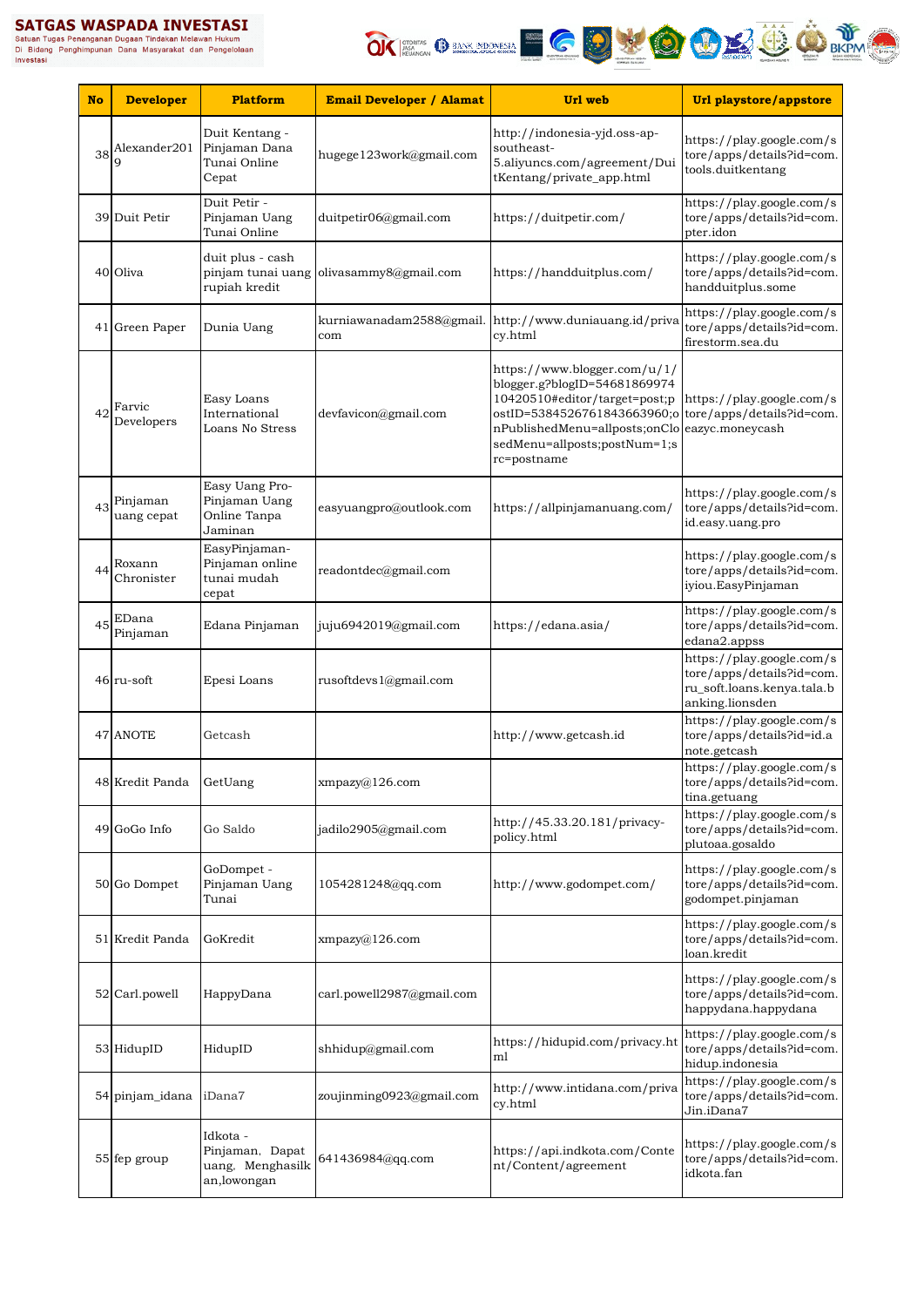# SATGAS WASPADA INVESTASI Satuan Tugas Penanganan Dugaan Tindakan Melawan Hukum<br>Di Bidang Penghimpunan Dugaan Tindakan Melawan Hukum<br>Investasi<br>Investasi



| <b>No</b> | <b>Developer</b>      | <b>Platform</b>                                                   | <b>Email Developer / Alamat</b>                             | Url web                                                                                          | Url playstore/appstore                                                                                          |
|-----------|-----------------------|-------------------------------------------------------------------|-------------------------------------------------------------|--------------------------------------------------------------------------------------------------|-----------------------------------------------------------------------------------------------------------------|
|           | 56 WePay Group        | Just WePay                                                        | dongfuds2@gmail.com                                         | https://justwepay.com/                                                                           | https://play.google.com/s<br>tore/apps/details?id=com.<br>wepay                                                 |
|           | 57 Elois Blakes       | KamiBantu -<br>Pinjaman Uang<br>Tunai Online                      | muisetsubu@gmail.com                                        | http://www.ktakilat.com/kebija<br>kan_privasi.html                                               | https://play.google.com/s<br>tore/apps/details?id=com.<br>kamibantu.kamibantu                                   |
| 58        | Keiana<br>CROSBY      | Kilat Kredit -<br>Kredit Cepat<br>Kredit                          | opobpricci343@gmail.com                                     |                                                                                                  | https://play.google.com/s<br>tore/apps/details?id=cn.c<br>om.bears.KilatKredit                                  |
| 59        | Fajar<br>Rhamdhani    | Kita Patungan -<br>Pinjaman uang<br>tunai tanpa<br>jaminan        | rociovillazana@gmail.com                                    |                                                                                                  | https://play.google.com/s<br>tore/apps/details?id=com.<br>patungan.kita                                         |
| 60        | Herman<br>Studio      | KLIK KREDIT -<br>Referensi<br>pinjaman uang<br>terpercaya         | shofia.info1@gmail.com                                      |                                                                                                  | https://play.google.com/s<br>tore/apps/details?id=com.<br>business.pinjamanOnline                               |
|           | 61 Ping wang          | Kotak Pinjaman-<br>Pinjaman<br>keamanan online<br>cepat           | Pingwang774@gmail.com                                       | https://m.kotakpinjaman.xyz/s<br>ervice_privacy/service_privacy.<br>html                         | https://play.google.com/s<br>tore/apps/details?id=com.<br>kp.kotakpinjaman                                      |
|           | 62 Easy Kredit        | Kredit Cepat                                                      | annacheng9723@gmail.com                                     | https://s3-us-west-<br>1.amazonaws.com/static-page-<br>0d-eefb-63f8/reg-<br>agreement.htm        | https://play.google.com/s<br>tore/apps/details?id=com.<br>cepatmoney.kreditcepat                                |
| 63        | tyree<br>Leonguerrero | Kredit King -<br>Semua pinjaman<br>di Indonesia<br>dipilih        | miananta242@gmail.com                                       | http://rupiaha.mnxbw.xyz/prol<br>icy/rupiah.html                                                 | https://play.google.com/s<br>tore/apps/details?id=com.<br>maizijf.KreditKing                                    |
|           | 64 Kredit Murah       | Kredit Murah                                                      | 370628464@qq.com                                            | https://krcutmurah.com/                                                                          | https://play.google.com/s<br>tore/apps/details?id=com.<br>krcutmurah.kredit.cepat.p<br>injaman.uang.dana.rupiah |
|           |                       |                                                                   | 65 hydrocool, Inc Kredit Tanpa Ribet hydrocool152@gmail.com |                                                                                                  | https://play.google.com/s<br>tore/apps/details?id=com.<br>hydro.kredittanparibet                                |
|           | 66 kredit tunai       | kredit tunai                                                      | kutubuki340@gmail.com                                       | http://api.ynuang.com/web/po<br><sup>1</sup>                                                     | https://play.google.com/s<br>tore/apps/details?id=com.<br>kredit.tunai                                          |
|           | 67 PT JDR ID          | Kredit Tunai -<br>Cepat Kas                                       | james201801a@gmail.com                                      | http://d.lamantou.cn/KreditTu<br>nai/index.html                                                  | https://play.google.com/s<br>tore/apps/details?id=com.<br>kredittuna.pjm                                        |
|           | 68 KreditCepat        | Kredit Uang -<br>Tempat pinjaman<br>tanpa jaminan<br>online       | abhishekprovisionstore@gma<br>il.com                        | http://yun.tokendis.com/loanS https://play.google.com/s<br>upermarket/UangcashAgreeme<br>nt.html | tore/apps/details?id=com.<br>janesi.android.KreditUang                                                          |
|           | 69 kredit             | Kredit Uang-<br>Pinjaman Uang<br>Dana Tunai<br>Online Cepat       | batsumasome38@gmail.com                                     |                                                                                                  | https://play.google.com/s<br>tore/apps/details?id=com.<br>frequently.kredituang                                 |
| 70        | Gimlin<br>Guzman      | KreditCash                                                        | ovslowhydv@gmail.com                                        | https://xjahd.happyuang.com/<br>kreditCash/agreement/privacy.<br>html                            | https://play.google.com/s<br>tore/apps/details?id=com.<br>kr.edit.ca.sh                                         |
|           |                       | kreditmart -<br>71 MartDeveloper pinjaman uang<br>dan kredit mart | kreditmartcs@gmail.com                                      | http://api.birumobi.com/kredit<br>mart/privacypolicy.html                                        | https://play.google.com/s<br>tore/apps/details?id=com.<br>mobiprima.kreditmart                                  |
|           | 72 chloehuang         | KreditPro                                                         | chloehuang.878@gmail.com                                    | https://874b69.cashat4.com/k<br>reditPro/agreement/privacy.ht<br>ml                              | https://play.google.com/s<br>tore/apps/details?id=com.<br>loppo.appack.happe.doppi<br>hny.kreditpro             |
|           | 73 Kredol F1          | Kredol                                                            | dnkredol2019@gmail.com                                      | http://api.kredol.com/static/ht<br>ml/kredol-privacy.html                                        | https://play.google.com/s<br>tore/apps/details?id=com.<br>kredol.pinjam                                         |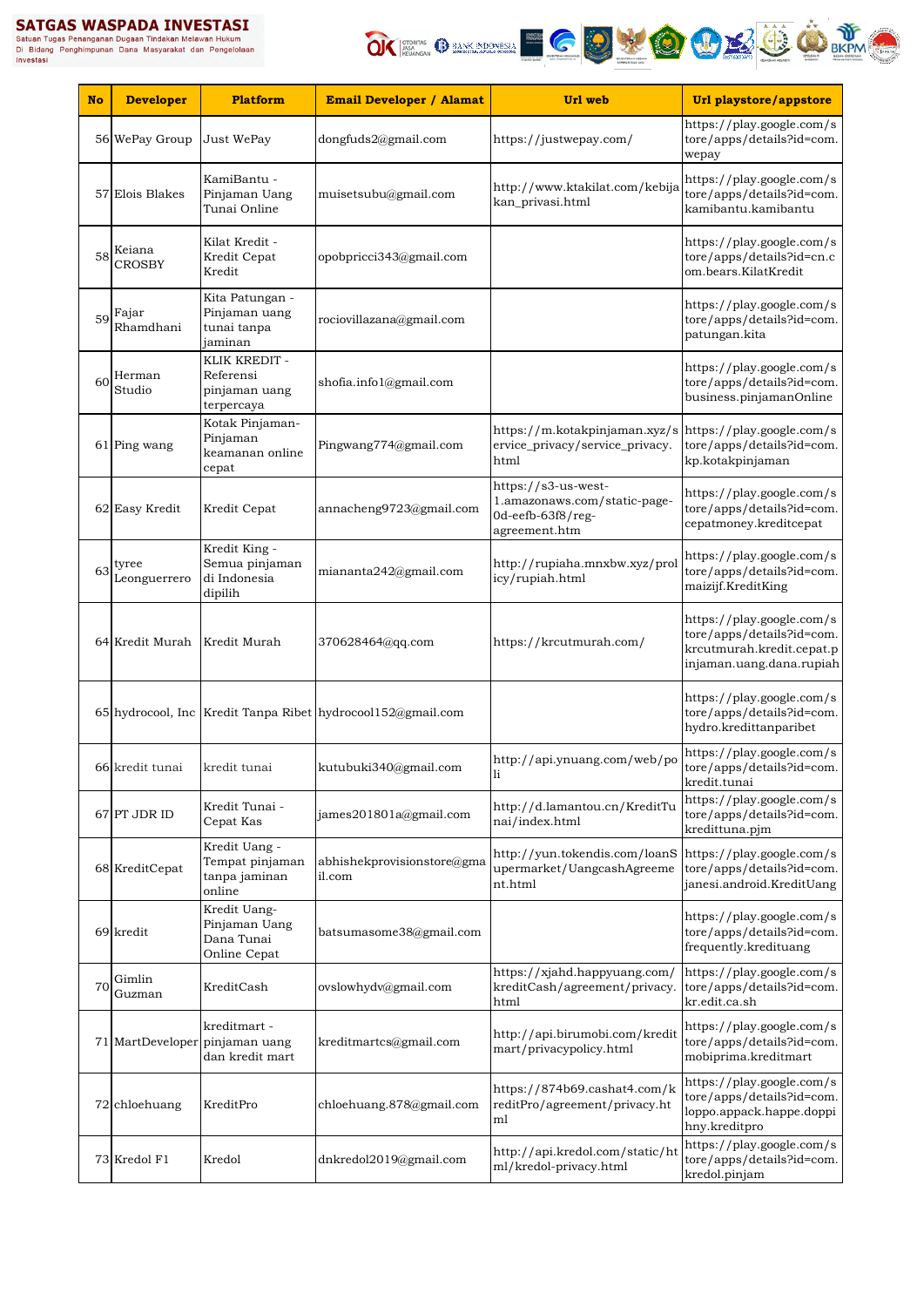**SATGAS WASPADA INVESTASI**<br>Satuan Tugas Penanganan Dugaan Tindakan Melawan Hukum<br>Di Bidang Penghimpunan Dana Masyarakat dan Pengelolaan<br>Investasi



| <b>No</b> | <b>Developer</b>                                                              | <b>Platform</b>                                                  | <b>Email Developer / Alamat</b>     | Url web                                                                                          | Url playstore/appstore                                                                                          |
|-----------|-------------------------------------------------------------------------------|------------------------------------------------------------------|-------------------------------------|--------------------------------------------------------------------------------------------------|-----------------------------------------------------------------------------------------------------------------|
|           | Quanta<br>74 Megah<br>Indonesia                                               | Kredol Plus                                                      | quantamegah@gmail.com               | https://journey.kredol.com/sta https://play.google.com/s<br>tic/html/kredolplus-<br>privacy.html | tore/apps/details?id=com.<br>plus.journey                                                                       |
|           | 75 Belle Chiang                                                               | Krepedia - uang<br>pinjaman aman<br>dan cepat online             | belle.chiang.inc@gmail.com          | http://www.home.krepedia.com<br>/privacy-policy.html                                             | https://play.google.com/s<br>tore/apps/details?id=com.<br>cash.loan.cepat.uang.dana<br>.plus.rupiah.pinjam.duit |
| 76        | Toocan<br>Studios                                                             | KTA Kilat -<br>Pinjaman Online<br>Dan Dana Cepat                 | toocanstudios@gmail.com             |                                                                                                  | https://play.google.com/s<br>tore/apps/details?id=fina<br>nce.tangbull.ktakilat                                 |
|           | 77 Bright Corp                                                                | KTA Pinjaman<br>Pilihan                                          | kellycharize@gmail.com              | https://kellycharize.blogspot.co<br>m/2018/11/kta-pinjaman-<br>pilihan.html                      | https://play.google.com/s<br>tore/apps/details?id=com.<br>kellycharize.KTA_Pinjama<br>n Pilihan                 |
|           | 78 LIU shengbin                                                               | libra ku                                                         | customers679@gmail.com              | http://fazzc.com                                                                                 | https://play.google.com/s<br>tore/apps/details?id=com.<br>libraku.world                                         |
|           | 79 qiudong                                                                    | Loan Kilat-<br>Pinjaman uang<br>tunai suku bunga<br>rendah       | shiqiudong12300@gmail.com           |                                                                                                  | https://play.google.com/s<br>tore/apps/details?id=com.<br>beginning.duit                                        |
| 80        | MauUang<br>Group                                                              | Mau Uang -<br>Pinjaman Kredit<br><b>Uang Dana Cepat</b><br>Mudah | aotechno2018@gmail.com              | https://mauuang.asia/policy                                                                      | https://play.google.com/s<br>tore/apps/details?id=com.<br>app.mauuang2                                          |
|           | 81 JadiDuit                                                                   | Mitra Jadiduit                                                   | cs@jadiduit.co.id                   | https://jadiduit.co.id/                                                                          | https://play.google.com/s<br>tore/apps/details?id=com.<br>desnet.jadiduitagen                                   |
|           | 82 Siska                                                                      | Modal Bisnis -<br>Rahasia<br>Mendapatkan<br>Pinjaman Uang        | siskadev84@yahoo.com                | https://siskapublisher.blogspot<br>.com/2018/12/privacy-<br>policy.html                          | https://play.google.com/s<br>tore/apps/details?id=pinja<br>man.rupiahonline.modalbi<br>snis                     |
|           | <b>MONEED</b><br>83 GLOBAL<br><b>LIMITED</b>                                  | MoNeed                                                           | leon@moneed.net                     | http://www.moneed.net/                                                                           | https://play.google.com/s<br>tore/apps/details?id=com.<br>moneed.client                                         |
|           | 84 Mudah Uang                                                                 | Mudah Uang                                                       |                                     | https://cash-<br>api.jiehuahua.com/web/index.<br>html?channel=HFnfYD                             |                                                                                                                 |
|           | 85 Fastesttech                                                                | MyNeed                                                           | bbtlrm001@gmail.com                 | https://www.formyneed.com/M<br>yNeed/home                                                        | https://play.google.com/s<br>tore/apps/details?id=com.<br>ptmyneed.myneed                                       |
|           | 86 wangximeng                                                                 | mytunai                                                          | wang.xi.mengmeng@gmail.co<br>m      | https://umytunai.com/                                                                            | https://play.google.com/s<br>tore/apps/details?id=com.<br>umytunai.sunny                                        |
|           | PT Samudera<br>87 Emas<br>Sejahtera                                           | Ngebon                                                           |                                     | http://ngebon.co.id:8888/static<br>/html/register/index.html?sour<br>ce=fcysms                   |                                                                                                                 |
| 88        | Farvic<br>Developers                                                          | Okoa Loans<br>Instant Cash                                       | devfavicon@gmail.com                |                                                                                                  | https://play.google.com/s<br>tore/apps/details?id=com.<br>farvicl.cashh                                         |
|           | 89 Chloe Li Ying                                                              | OneDompet                                                        | chloeyingtan@gmail.com              | https://0d2f4e.cashaa1.com/o<br>neDompet/agreement/privacy.<br>html                              | https://play.google.com/s<br>tore/apps/details?id=com.<br>one.dompet.muhammad.n<br>azar.muzakir.manaf           |
| 90        | Payday<br>Advance  <br>Online Loans<br><b>Bad Credit</b><br>LoansKeuang<br>an | Online PayDay<br>Loans - Bad credit<br>loans                     | it@writeme.com                      | online.payday.loans.bad.cred http://counseloronline25.simpl<br>esite.com/                        | https://play.google.com/s<br>tore/apps/details?id=onli<br>ne.payday.loans.bad.credit                            |
|           | 91 Panda cash                                                                 | Panda<br>Cash-Pinjaman<br><b>Uang Tunai</b>                      | pandacash888@gmail.com              | https://panda-cash.com/                                                                          | https://play.google.com/s<br>tore/apps/details?id=com.<br>pandacash                                             |
|           | 92 liujingjing                                                                | Pasti Cepat                                                      | liujingjing2019coming@gmail<br>.com |                                                                                                  | https://play.google.com/s<br>tore/apps/details?id=com.<br>tupolols.savwssa                                      |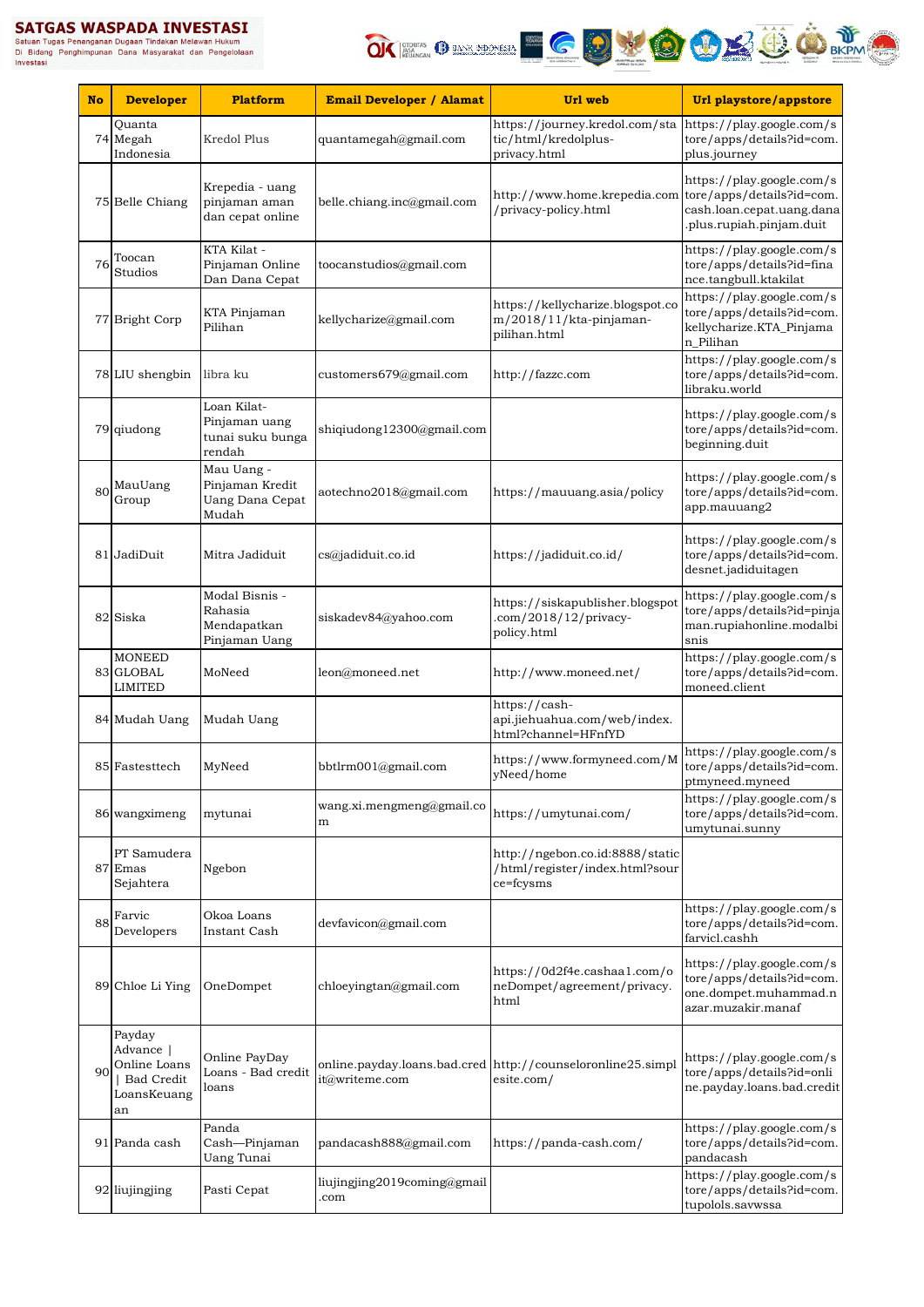

| <b>No</b> | <b>Developer</b>                                                    | Platform                                                    | <b>Email Developer / Alamat</b>                                          | Url web                                                                                                    | Url playstore/appstore                                                                      |
|-----------|---------------------------------------------------------------------|-------------------------------------------------------------|--------------------------------------------------------------------------|------------------------------------------------------------------------------------------------------------|---------------------------------------------------------------------------------------------|
|           | 93 Cred24                                                           | Payday loan<br>comparison                                   | dev@cred24.com                                                           | http://cred24.com/privacy.txt                                                                              | https://play.google.com/s<br>tore/apps/details?id=com.<br>tiim.cred24                       |
|           | 94 陈秋石                                                              | PCASH - Pinjam<br>Uang                                      | id@huohuod.com                                                           | https://platplat.oss-cn-<br>shanghai.aliyuncs.com/static/p tore/apps/details?id=com.<br>rivacy_jqks.html   | https://play.google.com/s<br>pcash.ind                                                      |
|           | 95 madison                                                          | Petir Pinjaman-<br>online Refinancing<br>uang tunai         | madison.jacobs4583@gmail.c<br>om                                         | https://home.g-<br>cashing.com/privacy-<br>policy.html                                                     | https://play.google.com/s<br>tore/apps/details?id=com.<br>petirpinjaman.uang                |
|           | 96 kiiutuyuiu                                                       | Pinjam Beres Rp                                             | 567897890@qq.com                                                         | http://149.129.192.255/Pinja<br>mBeresRp/service/privacy-<br>ina.html                                      | https://play.google.com/s<br>tore/apps/details?id=com.<br>mullet.pinjam.rp                  |
| 97        | Lakeyla<br>Harmer                                                   | Pinjam Cash-<br>Kredit Tunai<br>Pinjam Uang<br>Online Cepat | twoly7@gmail.com                                                         |                                                                                                            | https://play.google.com/s<br>tore/apps/details?id=cn.in<br>notree.PinjamCash                |
|           |                                                                     | Pinjam Cepat--<br>jaminan cepat                             | 98 Sick Heinsohn Pinjam uang tanpa menajin50@gmail.com                   | https://www.pinjamuang.id/pri<br>vacy.html                                                                 | https://play.google.com/s<br>tore/apps/details?id=cn.li<br>qiq.qingui.PinjamCepat           |
|           | 99 leslie lee                                                       | Pinjam Dong! -<br>Cari Pinjaman<br>Dana Kilat               | bokerface@qq.com                                                         | http://www.danaok.id/privacy.<br>html                                                                      | https://play.google.com/s<br>tore/apps/details?id=id.do<br>ng.pinjam                        |
| 100       | Lakeyla<br>Harmer                                                   | Pinjam Petir -<br>Pinjaman Bunga<br>endah Dan Cepat         | twoly7@gmail.com                                                         |                                                                                                            | https://play.google.com/s<br>tore/apps/details?id=cn.q<br>utke.PinjamanPetir                |
|           | 101 Nagel Kinkaid                                                   | Pinjam rupiah-<br>Dompet Cash                               | chiriiyoshiro@gmail.com                                                  |                                                                                                            | https://play.google.com/s<br>tore/apps/details?id=cn.c<br>om.cgnpc.PinjamRupiah             |
|           | 102 Pinjam Segera Pinjam Segera                                     |                                                             | halopinjam2018@gmail.com                                                 |                                                                                                            | https://play.google.com/s<br>tore/apps/details?id=com.<br>segera                            |
|           | 103 J LUNAS                                                         | Pinjam tunai -<br>informasi<br>pinjaman online              | j.lunas.care@gmail.com                                                   | https://jalunas.blogspot.com/2 https://play.google.com/s<br>018/11/pinjam-tunai-<br>kebijakan-privasi.html | tore/apps/details?id=com.<br>jlunas.pinjamtunai                                             |
|           | 104 keunbaelah                                                      | Pinjam Uang<br>Cepat - Cair Kilat<br>dan Mudah              | abitigaromeo@gmail.com                                                   |                                                                                                            | https://play.google.com/s<br>tore/apps/details?id=com.<br>denhar.pinjamuangcepatg<br>aklama |
| 105       | <b>Bradley</b><br>Hough                                             | Pinjam Uang<br>Cepat dan Kilat                              | Cepat - Cair Super dyane@go.pasadena.edu                                 |                                                                                                            | https://play.google.com/s<br>tore/apps/details?id=com.<br>opskiwai.pinjamuangskiw           |
| 106       | Loppid<br>Ostudio                                                   | Pinjam Uang-<br>Cepat Online                                | qzcvinoo@gmail.com                                                       | http://dyms.cmvngeuvq.xyz/pr<br>olicy/dyms.html                                                            | https://play.google.com/s<br>tore/apps/details?id=com.<br>dy.ms.pinjamuang                  |
| 107       | Lakeyla<br>Harmer                                                   | Pinjam Uang<br>Mudah-Pinjaman<br><b>Uang Online</b>         | twoly7@gmail.com                                                         | http://static.cintauang.com/pr<br>otocol/cintauang.html                                                    | https://play.google.com/s<br>tore/apps/details?id=com.<br>idianchou.PinjamUangMu<br>dah     |
| 108       | Rayonna<br>Smelcer                                                  | Pinjam Uang Petir<br>Pinjaman uang<br>cepat online          | edphrasforle@gmail.com                                                   |                                                                                                            | https://play.google.com/s<br>tore/apps/details?id=com.<br>cetc22.PinjamUangPetir            |
| 109       | <b>BANKKU -</b><br>PINJAM<br>UANG dan<br>SIMPAN<br>UANGKeuang<br>an | Pinjam Uang<br>Tunai Kredit Dana<br>Rupiah & Simpan<br>Uang | cs@bankku.co.id / Jalan Kali<br>Besar 49K DKI Jakarta<br>Indonesia 11230 | https://bankku.co.id/                                                                                      | https://play.google.com/s<br>tore/apps/details?id=id.co<br>.bankku                          |
|           | 110 Big Virgo App                                                   | Pinjam Yuk -<br>Pinjam Uang Kilat                           | dzikrifa0@gmail.com                                                      |                                                                                                            | https://play.google.com/s<br>tore/apps/details?id=com.<br>lur.pinjamcepatyuklur             |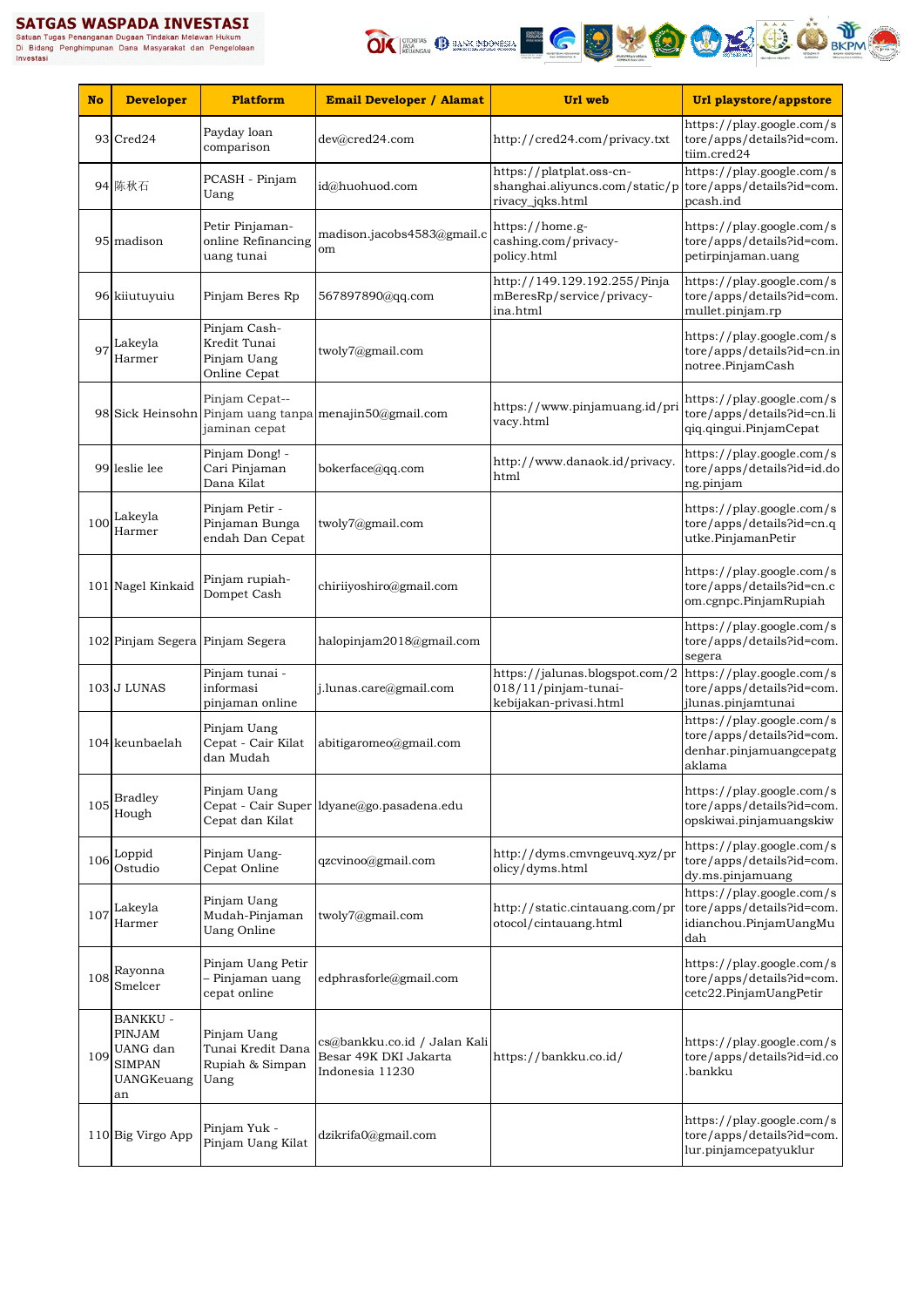

| <b>No</b> | <b>Developer</b>             | <b>Platform</b>                                                | <b>Email Developer / Alamat</b>       | Url web                                                                                                    | Url playstore/appstore                                                                           |
|-----------|------------------------------|----------------------------------------------------------------|---------------------------------------|------------------------------------------------------------------------------------------------------------|--------------------------------------------------------------------------------------------------|
| 111       | Lakeyla<br>Harmer            | Pinjaman Cash-<br>Cari Pinjaman<br>uang seluruh<br>Internet    | twoly7@gmail.com                      | https://api.smalldebit.club/sta<br>tic/html/pinjamlah-<br>privacy.html                                     | https://play.google.com/s<br>tore/apps/details?id=com.<br>yjyjr.PinjamanCash                     |
|           | 112 PT. Peta                 | Pinjaman Cepat -<br>UTunai & Kredit                            | lj18381@gmail.com                     | https://tokovips.oss-ap-<br>southeast-<br>1.aliyuncs.com/UTunai/privacy<br>.html                           | https://play.google.com/s<br>tore/apps/details?id=com.<br>batang.kayu                            |
|           | 113 SABR DEV                 | Pinjaman Dana<br>Extra Tunai                                   | Bocahlanangemak@gmail.co<br>m         | https://sinsslowlykilltheheart.b https://play.google.com/s<br>logspot.com/2018/11/pinjama<br>n-ekstra.html | tore/apps/details?id=com.<br>zizanur21.Kredit_Ekstra                                             |
|           | 114 Gardner V                | Pinjaman Kilat-<br>Pinjaman Online<br>Kecil Cepat &<br>Mudah   | Randy.Gardner7031@gmail.c<br>om       | http://j.mp/2EAC3ey                                                                                        | https://play.google.com/s<br>tore/apps/details?id=com.<br>jks.android.pnjnkt                     |
| 115       | Discrovriday<br>Inc          |                                                                | Pinjaman KUR BRI dedyharfia@gmail.com |                                                                                                            | https://play.google.com/s<br>tore/apps/details?id=com.<br>kurpinjamanbrinew.duo                  |
|           | 116 KUR BRI                  | Pinjaman Modal<br><b>KUR BRI Online</b><br>2018                | bensakbengi@gmail.com                 |                                                                                                            | https://play.google.com/s<br>tore/apps/details?id=com.<br>pinjamanmodal.bripersero               |
| 117       | Waldman<br><b>HAMMOND</b>    | Pinjaman modal-<br>Pinjam Rupiah<br>Online Tanpa<br>Hipote     | shigokosudakamo13@gmail.c<br>om       | http://149.129.192.255/Pinja<br>mBeresPro/service/privacy-<br>ina.html                                     | https://play.google.com/s<br>tore/apps/details?id=cn.jp<br>m.PinjamanModal                       |
| 118       | Lakeyla<br>Harmer            | Pinjaman Nyata -<br>Pinjaman cepat<br>bunga rendah             | twoly7@gmail.com                      | http://149.129.192.3/DompetK https://play.google.com/s<br>artuLink/service/privacy-<br>ina.html            | tore/apps/details?id=com.<br>jucaicat.PinjamanNyata                                              |
|           |                              | Pinjaman Pribadi<br>119 pInJaMaN oKe Pinjaman Tanpa<br>Jaminan | baguswulan78@gmail.com                |                                                                                                            | https://play.google.com/s<br>tore/apps/details?id=com.<br>pinjaman.pribadi                       |
|           | 120 Ggcnt Game               | Pinjaman Rupiah-<br>Keamanan Cepat<br>Uang                     | Shawnupholm5ncj0t@gmail.<br>com       | http://rupiaha.mnxbw.xyz/prol<br>icy/rupiah.html                                                           | https://play.google.com/s<br>tore/apps/details?id=com.<br>dana.rupiah.pinjaman                   |
|           | 121 tunai dana               | Pinjaman tunai-<br>Pinjaman uang<br>tunai aman dan<br>cepat    | morongamerz@gmail.com                 | http://nas.gogodana.com/proto<br>colgg.html                                                                | https://play.google.com/s<br>tore/apps/details?id=com.<br>meet.zxmduit                           |
|           | Laia<br>122 Domenech<br>Apps | Pinjaman uang<br>bayaran, kredit<br>cepat, uang tunai          | om                                    | laiadomenechmartin@gmail.c mailto:laiadomenechmartin@gm tore/apps/details?id=payd<br>ail.com               | https://play.google.com/s<br>ayloans.creditosrapidos.pr<br>estamos                               |
|           | 123 Dompet Uang              | Pinjaman(ACC)-<br>Pinjaman Uang<br>Tunai Tanpa<br>Jaminan      | Susanalife100@gmail.com               | http://t.cn/EbUhtQP                                                                                        | https://play.google.com/s<br>tore/apps/details?id=com.<br>dgeotto.idget                          |
|           | 124 gopinyomi                | Pinjiaman Plus                                                 | fcy0523@qq.com                        |                                                                                                            | https://play.google.com/s<br>tore/apps/details?id=com.<br>xiaojia.id.loan.platform               |
|           | 125 pianiaman                | Pinjol Cepat - Cari<br>Pinjaman Online<br>Terbaik              | 3215772712@qq.com                     | http://www.pinjolcepat.id/priv<br>acy.html                                                                 | https://play.google.com/s<br>tore/apps/details?id=id.ce<br>pat.pinjol                            |
| 126       | Swiftpay<br>Invest           | Platinum Mobile<br>Loans                                       | swiftpayafrica@gmail.com              |                                                                                                            | https://play.google.com/s<br>tore/apps/details?id=com.<br>swiftpayafrica.platinummo<br>bileloans |
|           | 127 Pocket rp                | Pocket UP                                                      | pocketup1024@gmail.com                | https://idpocketup.com/                                                                                    | https://play.google.com/s<br>tore/apps/details?id=com.<br>idpocketup                             |
|           | 128 TG.Data                  | PopCash -<br>Layanan uang<br>tunai yang cepat                  | boatqimi@gmail.com                    | https://popcash-cash.com/                                                                                  | https://play.google.com/s<br>tore/apps/details?id=com.<br>onlinepopcash.master                   |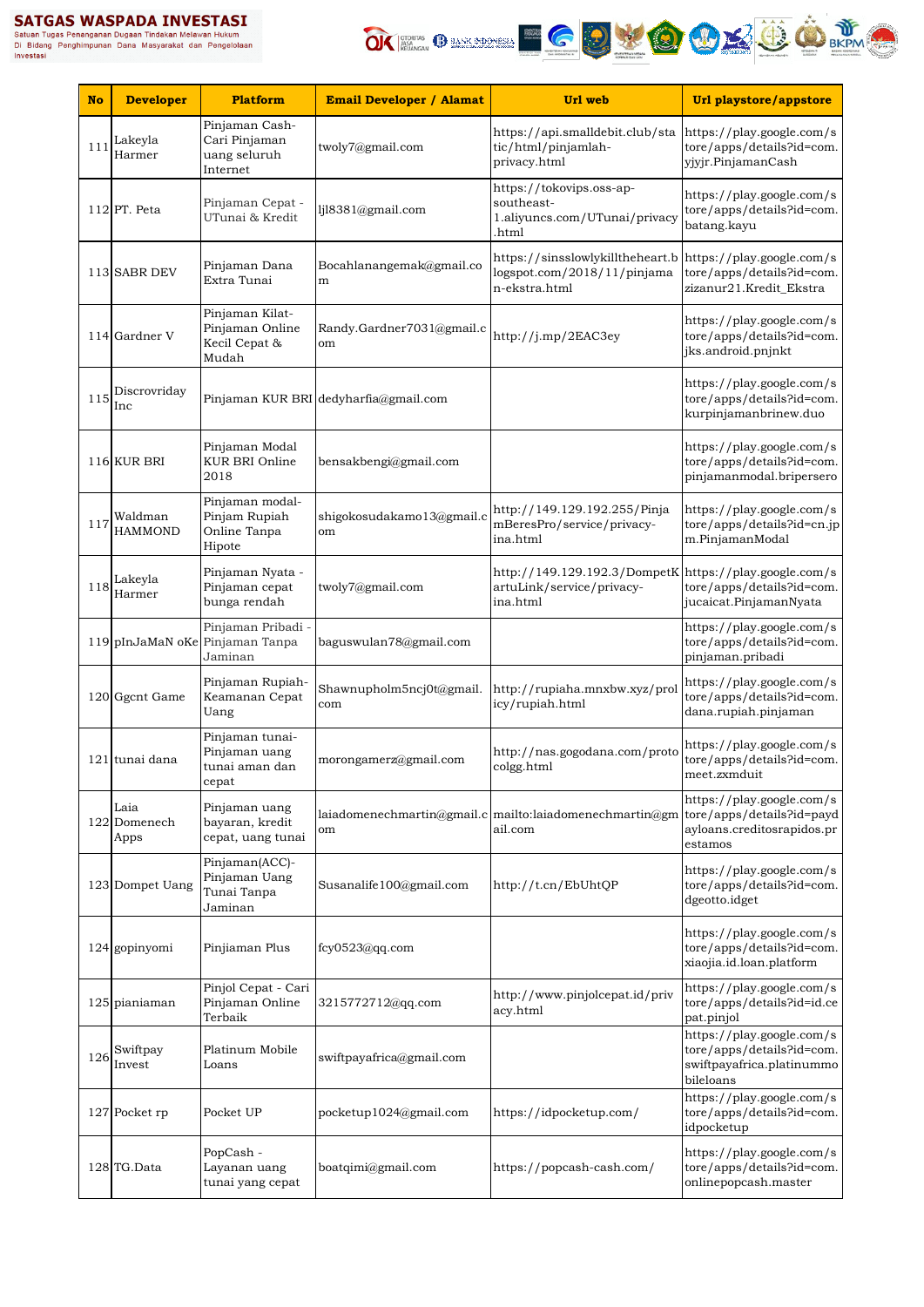Satuan Tugas Penanganan Dugaan Tindakan Melawan Hukum<br>Di Bidang Penghimpunan Dana Masyarakat dan Pengelolaan<br>Investasi



| <b>No</b> | <b>Developer</b>        | <b>Platform</b>                                            | <b>Email Developer / Alamat</b>                                                                                        | Url web                                                                                                   | Url playstore/appstore                                                                                   |
|-----------|-------------------------|------------------------------------------------------------|------------------------------------------------------------------------------------------------------------------------|-----------------------------------------------------------------------------------------------------------|----------------------------------------------------------------------------------------------------------|
|           | 129 Power Indo          | Power Indo                                                 | csdmifinance88@gmail.com                                                                                               | https://moneyflash1.com                                                                                   | https://play.google.com/s<br>tore/apps/details?id=id.co<br>.powerindo&referrer=utm_<br>source%3Dyomicash |
| 130       | Ragam Cash<br>Fintech   | Ragam Cash -<br>cepat pinjam uang<br>online rupiah duit    | ragamcashfintech@gmail.co<br>m                                                                                         | https://www.official.ragamcash<br>.com/privacy-policy.html                                                | https://play.google.com/s<br>tore/apps/details?id=com.<br>ragamcash.program                              |
| 131       | Kulman<br>Digitech      | Rupiah Cepat Cair<br>Pinjam Uang<br>Cepat, Cair<br>Mudah   | yoga.kulman@gmail.com                                                                                                  | http://108.170.25.58/~animeu<br>s/fnbaru/kreditpintar/                                                    | https://play.google.com/s<br>tore/apps/details?id=com.<br>cepat.tanpajaminanoke                          |
|           | 132 ultramilk           | rupiah flash pro                                           | ultramilk1708@gmail.com                                                                                                | http://149.129.214.206:8888/<br>detailed.html                                                             | https://play.google.com/s<br>tore/apps/details?id=com.<br>rupiah.flash.pro                               |
|           | 133 Pinjem Duwit        | Rupiah Mudah                                               | 2693220842@qq.com                                                                                                      | http://duniaplus.id/privacy.ht<br>ml                                                                      | https://play.google.com/s<br>tore/apps/details?id=id.m<br>udah.rupiah                                    |
|           | 134 Rupiah online       | Rupiah Online -<br>Pinjaman mata<br>uang online cepat      | Rowena.sevn@gmail.com                                                                                                  | http://vun.tokendis.com/loanS<br>upermarket/UangcashAgreeme<br>nt.html                                    | https://play.google.com/s<br>tore/apps/details?id=com.<br>janesi.android.rhoe                            |
|           | 135 MAX One             | Sahabat_Kredit -<br>pinjaman mudah<br>tanpa agunan         | RajeshKapur@usa.com                                                                                                    |                                                                                                           | https://play.google.com/s<br>tore/apps/details?id=com.<br>id.sahabat kredit one                          |
|           | 136 hangershi           | Sangat-Cepat                                               | hangershi@gmail.com                                                                                                    | https://sangatcepats.com/                                                                                 | https://play.google.com/s<br>tore/apps/details?id=com.<br>gatsan.patc                                    |
| 137       | Seperti<br>kehidupan    |                                                            | Seperti kehidupan fqy67678@gmail.com                                                                                   | https://hidup-<br>penuh.com/privacy.html                                                                  | https://play.google.com/s<br>tore/apps/details?id=com.<br>seperti.kehid                                  |
|           | 138 indo_jy             | Sinar365                                                   | indohw002@gmail.com                                                                                                    |                                                                                                           | https://play.google.com/s<br>tore/apps/details?id=com.<br>sinar365.indojy                                |
|           | 139 Solusi Hidup        | Solusi Hidup                                               | sulusihidup@gmail.com                                                                                                  | https://www.shtrek.com/privac<br>y-policy.html                                                            | https://play.google.com/s<br>tore/apps/details?id=com.<br>solusi.hidup                                   |
| 140       | Indo aplikasi<br>center | Solusi Kebutuhan                                           | arifwidodo216@gmail.com                                                                                                | https://139.162.59.5/privacy-<br>policy.html                                                              | https://play.google.com/s<br>tore/apps/details?id=com.<br>sedia.bantu                                    |
|           | 141 hydrocool, Inc      | Solusi Pinjaman<br>Uang                                    | hydrocool152@gmail.com                                                                                                 |                                                                                                           | https://play.google.com/s<br>tore/apps/details?id=com.<br>hydro.solusipinjaman                           |
|           | 142 Teng Endicott       | SpareUang                                                  | yuchikubu@gmail.com                                                                                                    | https://xalsk.happycepet.com/<br>spareUang/agreement/privacy.<br>html                                     | https://play.google.com/s<br>tore/apps/details?id=com.<br>impbecom.invit.celebra.th<br>er.joyous.physica |
| 143       | Sunshine<br>Loan        | Sunshine Loan                                              | donaldmayer602795@gmail.c<br>om                                                                                        | https://meeyn.com/                                                                                        | https://play.google.com/s<br>tore/apps/details?id=com.<br>sunshine.loan                                  |
|           | 144 AfiqaDev            | Tabel Pinjaman<br>Bunga Ringan BRI m                       | rini.nurhalimah90@gmail.co                                                                                             |                                                                                                           | https://play.google.com/s<br>tore/apps/details?id=com.<br>tree.kurbri                                    |
|           | 145 tangjinyang         | Toko Tunai X -<br>Uang Dana<br>Pinjaman                    | tang.jinyang.xing@gmail.com https://tokotunaix.com/                                                                    |                                                                                                           | https://play.google.com/s<br>tore/apps/details?id=com.<br>xtokotunai                                     |
|           | 146 tuku cash           | Tuku Kas                                                   | tukuduku2018@gmail.com /<br>Tomang Mandala Jl. Tomang<br>Raya, RT.5/RW.1, Jatipulo,<br>Palmerah, Kota Jakarta<br>Barat | https://tukucash.com/                                                                                     | https://play.google.com/s<br>tore/apps/details?id=com.<br>tukucash.pass                                  |
|           | 147 EllenHarris         | TunaiLangsung -<br>Pinjaman online<br>tunai mudah<br>cepat | Luz.097240631@gmail.com                                                                                                | http://indonesia-yjd.oss-ap-<br>southeast-<br>5.aliyuncs.com/agreement/Tun<br>aiLangsung/private_app.html | https://play.google.com/s<br>tore/apps/details?id=com.<br>tools.tunailangsung                            |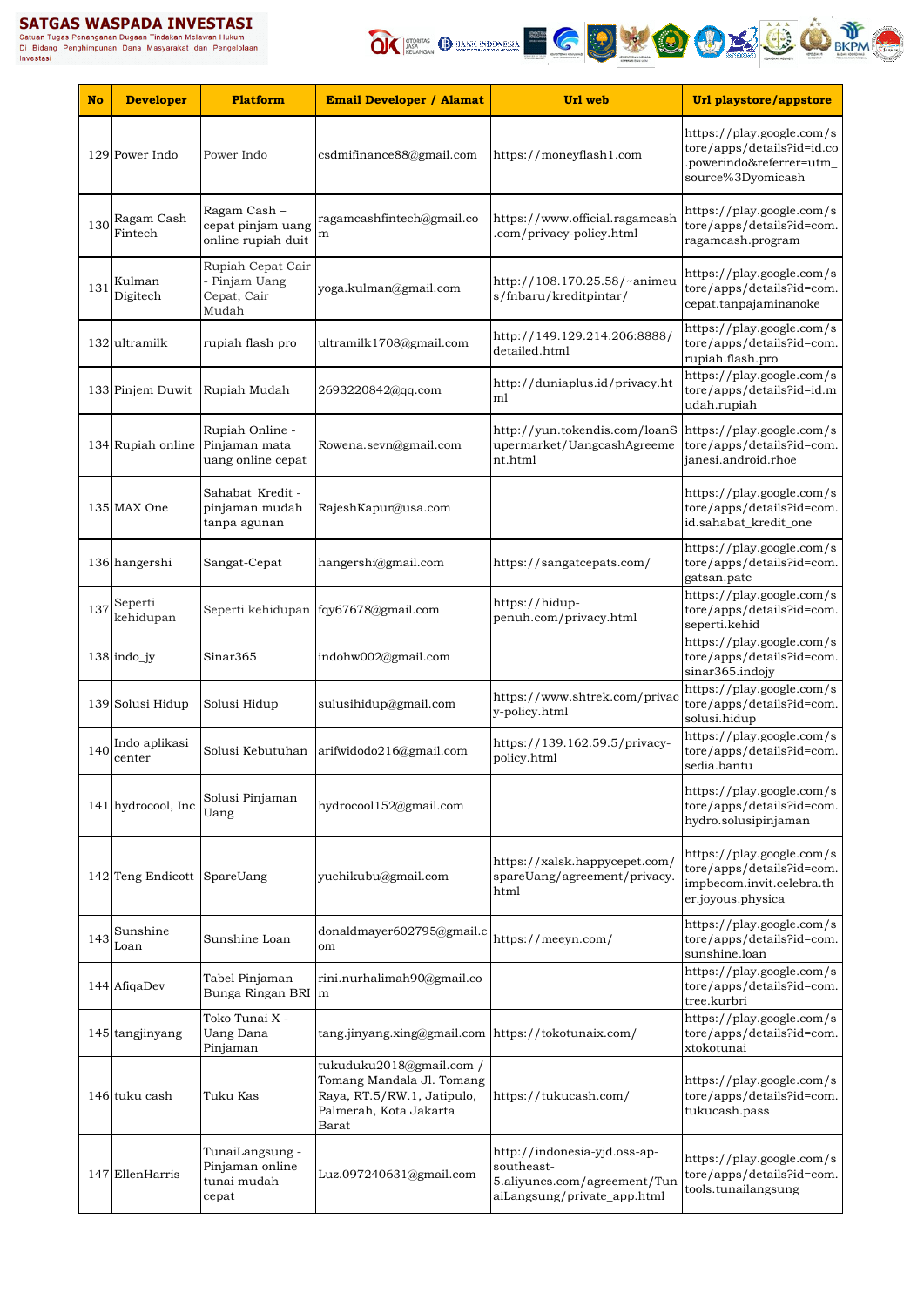Satuan Tugas Penanganan Dugaan Tindakan Melawan Hukum<br>Di Bidang Penghimpunan Dugaan Tindakan Melawan Hukum<br>Investasi<br>Investasi



| <b>No</b> | <b>Developer</b>        | <b>Platform</b>                                                     | <b>Email Developer / Alamat</b>                    | Url web                                                                                                   | Url playstore/appstore                                                                          |
|-----------|-------------------------|---------------------------------------------------------------------|----------------------------------------------------|-----------------------------------------------------------------------------------------------------------|-------------------------------------------------------------------------------------------------|
|           | 148 Uang Bank           | <b>Uang Bank</b>                                                    |                                                    | https://cash-<br>jameslong366925@gmail.com api.miyidai.cn/privacy_policy/i<br>ndex/Uang_Bank.html         | https://play.google.com/s<br>tore/apps/details?id=com.<br>uang.bank                             |
| 149       | Drusilla<br>Dickenson   | Uang Bersama-<br>Pinjam uang tunai<br>tanpa jaminan<br>cepat        | compseewj@gmail.com                                |                                                                                                           | https://play.google.com/s<br>tore/apps/details?id=com.<br>western.uangbersama                   |
|           | 150 Alanmk07            | Uang Cepat -<br>Pinjaman Dana<br>Online Dan KTA<br>Kilat            | Alanmk07@gmail.com                                 |                                                                                                           | https://play.google.com/s<br>tore/apps/details?id=pinja<br>man.finance.uangcepat                |
| 151       | Larissa<br>Morales      | <b>Uang Cepat-</b><br>Pinjaman uang<br>tunai tanpa<br>jaminan cepat | tetsukeobosue@gmail.com                            | http://nas.gogodana.com/proto<br>colgg.html                                                               | https://play.google.com/s<br>tore/apps/details?id=com.<br>ps.uangcepat                          |
|           | 152 Uang Jajan          | Uang Jajan-<br>Pinjaman online<br>uang tunai mudah<br>cepat         | cs@bestuangjajan.com                               | https://www.bestuangjajan.co<br>m/                                                                        | https://play.google.com/s<br>tore/apps/details?id=com.<br>bestuangjajan.uang                    |
|           | 153 peng                | Uang Kredit-<br>Pinjaman Kecil<br>Cepat Tanpa<br>Jaminan            | pengyuyan617@gmail.com                             | http://yun.tokendis.com/loanS<br>upermarket/UangcashAgreeme<br>nt.html                                    | https://play.google.com/s<br>tore/apps/details?id=com.<br>janesi.android.ugkt                   |
| 154       | Semangat 45,<br>PT      | <b>Uang Pinjaman</b>                                                | onlinetunjangan@gmail.com                          |                                                                                                           | https://play.google.com/s<br>tore/apps/details?id=com.<br>fastloan.duitlangsung                 |
|           | 155 CashTaxi            | Uang Plus -<br>Pinjaman Uang<br>Cepat Kredit<br>Mudah               | a62358693@gmail.com                                | http://indonesia-yjd.oss-ap-<br>southeast-<br>5.aliyuncs.com/agreement/Tun<br>aiLangsung/private_app.html | https://play.google.com/s<br>tore/apps/details?id=com.<br>uangplus.pinjaman                     |
|           | 156 sleepmaker          | uang plus-Dompet<br>mobile pinjaman<br>petir                        | ga015175@gmail.com                                 |                                                                                                           | https://play.google.com/s<br>tore/apps/details?id=com.<br>uangplus.indo                         |
|           | 157 gtdeyo player       | Utang Dulu -<br>Pinjam Dana<br>Cepat Kilat                          | gplayer.xs@gmail.com                               | http://www.utangdulu.id/priva<br>cy.html                                                                  | https://play.google.com/s<br>tore/apps/details?id=id.d<br>ulu.utang                             |
|           | 158 Hudha Art           | Utangan - Catatan<br>Pengingat<br>Pinjaman                          | idev.hudha@gmail.com                               | https://miftakhulhudha.gitlab.i<br>o/utangan-privacy-policy/                                              | https://play.google.com/s<br>tore/apps/details?id=com.<br>lasemcode.debt.lite                   |
|           | 159 PT sinar            | UTunai & Kredit                                                     | winardisieretti@gmail.com                          | https://tokovips.oss-ap-<br>southeast-<br>1.aliyuncs.com/utuai/privacy.h<br>tml                           | https://play.google.com/s<br>tore/apps/details?id=com.<br>network.five                          |
|           | 160 Victor Game         | Wall In - Pijaman<br>online Kredit<br>Pintar                        | victoria.smith3980@gmail.co<br>m                   |                                                                                                           | https://play.google.com/s<br>tore/apps/details?id=com.<br>jackliu.wall_c_in                     |
| 161       | Jadwiga<br>Kedem        | wall in - Pinjaman<br>dana online                                   | saishishinshi29@gmail.com                          |                                                                                                           | $\overline{\text{https://play.google.com/s}}$<br>tore/apps/details?id=com.<br>jackliu.wall_h_in |
| 162       | Apple Candy<br>Game     | lebih mudah                                                         | Wall In - Pinjaman AradhyaMalik@protonmail.co<br>m |                                                                                                           | https://play.google.com/s<br>tore/apps/details?id=com.<br>jackliu.wall_d_in                     |
| 163       | Kremer<br><b>JORDAN</b> | Wall In - Pinjaman<br>mata uang online                              | nokoendosu@gmail.com                               |                                                                                                           | https://play.google.com/s<br>tore/apps/details?id=com.<br>jackliu.wall_k_in                     |
|           | 164 Upson Trainor       | Wall in - Pinjaman<br>uang cepat                                    | camfmanlo528@gmail.com                             | http://daichao.gokredit.co.id/?<br>s=api/Protocol/privacyPolicy&a<br>pp_channel=9                         | https://play.google.com/s<br>tore/apps/details?id=com.<br>jackliu.wall_g_in                     |
| 165       | YALONDA<br>hamilton     | Wall In plus -<br>Pinjaman Uang<br>Tunai Online                     | bunkoihaz@gmail.com                                |                                                                                                           | https://play.google.com/s<br>tore/apps/details?id=com.<br>jackliu.wall_j_in                     |
|           | 166 yoloyolo            | YoloYolo                                                            | 3320139442@qq.com                                  | https://yoloyolotech.com/priva<br>cy.html                                                                 | https://play.google.com/s<br>tore/apps/details?id=com.<br>yoloyolotech                          |
|           | $^{167}\!$ Mangolaku    | Mangolaku                                                           | mjservice@weiyunshengshi.c<br>om                   |                                                                                                           |                                                                                                 |